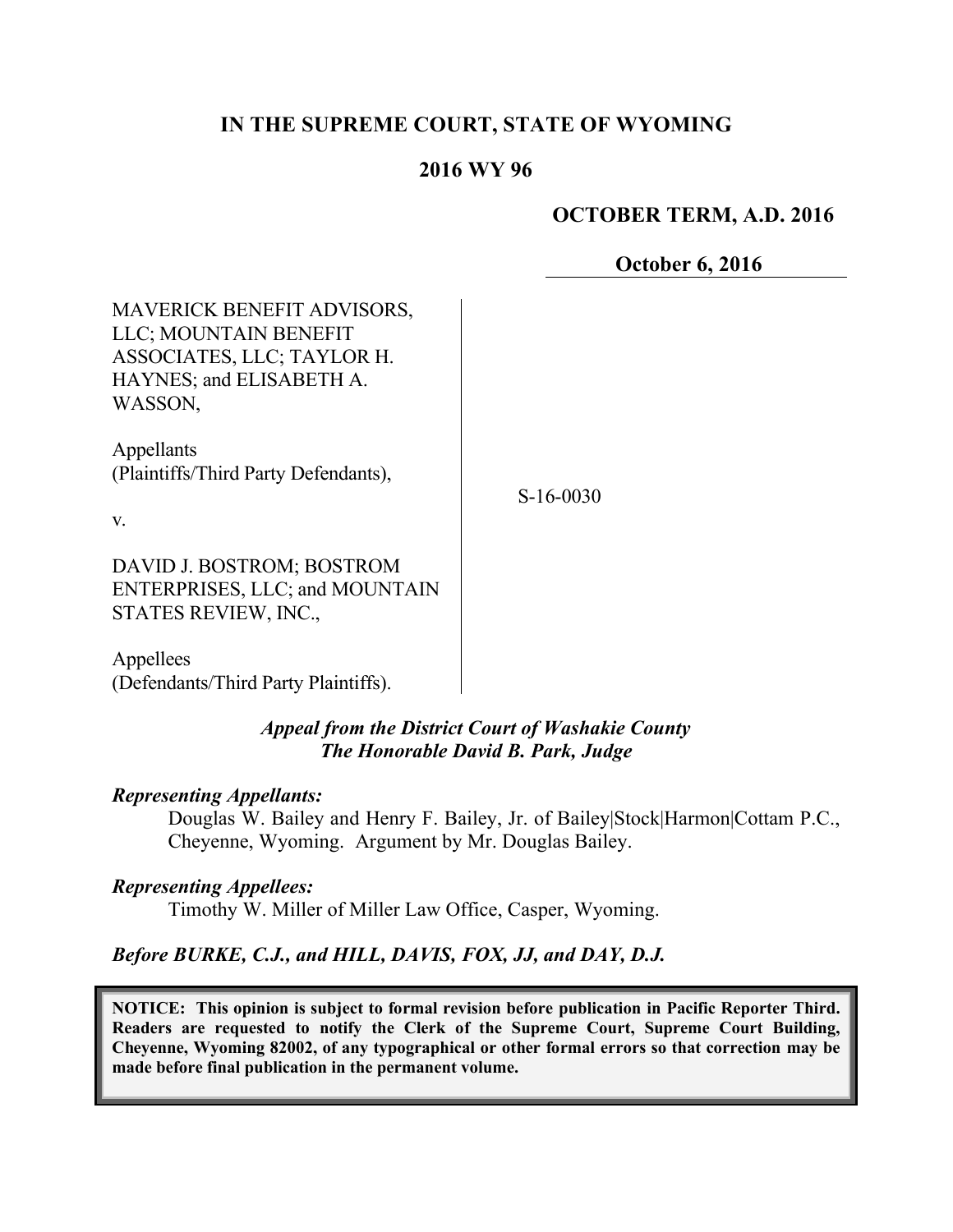### **FOX, Justice.**

[¶1] The purchasers of a health claims administration company learned that they had not acquired all the assets they contracted to purchase. After continuing to operate the business for 18 months, they stopped making payments on the Promissory Note and commenced an action asserting breach of contract, among other claims. The seller counterclaimed for breach of contract, seeking full payment under the Asset Purchase Agreement, and the purchasers raised the affirmative defense that seller was first to breach. At trial, at the close of the purchasers' evidence, the district court granted seller's Rule 50 motion for judgment as a matter of law. It held that the purchasers failed to prove damages, and noted that rescission was no longer available because they elected to seek damages. The district court went on to enter judgment in favor of the seller, ruling that the purchasers' first-to-breach affirmative defense was no longer available. We conclude that because they continued operating the business long after they had knowledge of the seller's alleged breach, the purchasers waived the first-to-breach affirmative defense, and we affirm the district court's order.

#### *ISSUES*

[¶2] We consolidate and restate the issues as follows:

1. May the purchasers assert the first-to-breach affirmative defense on the seller's breach-of-contract counterclaim?

2. Does the seller have a contractual right to its attorney fees on appeal?

### *FACTS*

[¶3] Mountain Benefit Associates, LLC (MBA) is a third-party administrator of health benefit plans for self-insured and partially self-insured employers. David Bostrom started MBA in the mid-1980s. In August or September of 2009, Mr. Bostrom approached Taylor Haynes (Dr. Haynes) regarding his potential purchase of MBA, and over the course of the next few months, Mr. Bostrom; Dr. Haynes; and Elisabeth Wasson, Dr. Haynes' wife, had a number of discussions and written communications regarding the sale of MBA. During that time, Mr. Bostrom provided Dr. Haynes and Ms. Wasson with information, including enrollment records for the clients of MBA. In addition, Dr. Haynes and Ms. Wasson submitted written questions to Mr. Bostrom.

[¶4] One such question asked for a "[b]rief description of any significant client relationships severed within the last two years." In response, Mr. Bostrom identified three groups that had terminated their relationships with MBA over the last two years. Ms. Wasson explained that because the major asset they were purchasing was the client list, or MBA's book of business, the retention rate of MBA's clients was significant to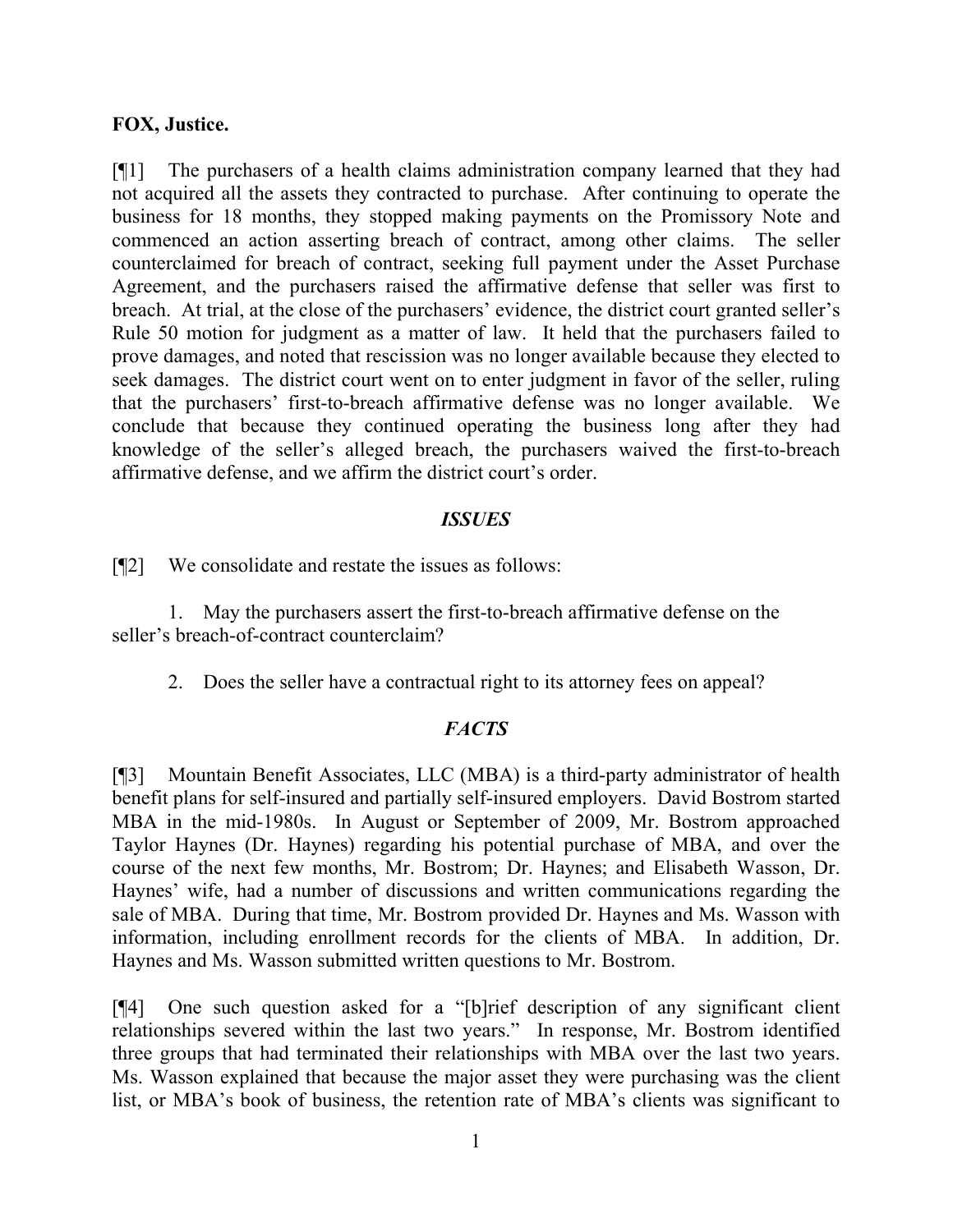her when she evaluated the business. Mr. Bostrom represented that MBA had a client retention rate of 98 percent.

[¶5] On February 1, 2010, Dr. Haynes and Ms. Wasson's business, Maverick Benefit Advisors, LLC (Maverick), entered into an Asset Purchase Agreement with MBA pursuant to which Maverick was to purchase MBA's health insurance claims administration business. That agreement contained a provision warranting the information provided by MBA was true:

> The representations and warranties of the Seller contained in this Agreement or other instrument furnished by the Seller pursuant to this Agreement do not contain any untrue statement of a material fact and do not omit to state any fact necessary to make any statement herein or therein not misleading or necessary to a correct presentation of all material aspects of the Business and the matters contemplated under this Agreement.

Maverick agreed to pay a total of \$4,395,582 for the business. Maverick paid one-half of the purchase price in cash and executed a Promissory Note for the remaining balance of \$2,197,791. Maverick's principals, Dr. Haynes and Ms. Wasson, personally guaranteed the note. In addition, Maverick entered into a Personal Service Contract with Mr. Bostrom, the previous owner of MBA, to secure his assistance with the transition in ownership and management of the business.

[¶6] Ms. Wasson testified that over the next 18 months, she discovered a number of inaccuracies in the information provided by Mr. Bostrom prior to the sale. For example, the 98 percent retention rate provided by Mr. Bostrom was not supported by the facts: over the two years prior to the purchase, MBA had lost 35 percent of its business. At trial, Mr. Bostrom admitted that when he responded to the question of whether MBA had lost any significant clients, he should have included a fourth group, Oftedal Construction Company, which had approximately 200 members enrolled on average, but that he failed to do so. He also admitted that MBA lost a number of other clients that he did not consider to be significant and therefore did not disclose to Dr. Haynes and Ms. Wasson. In fact, in 2008, MBA lost a total of 19 groups; and in 2009, it lost a total of 15 groups.<sup>1</sup>

[¶7] Ms. Wasson and Dr. Haynes also discovered that Mr. Bostrom had failed to disclose information relating to the Wyoming Associated Builders Insurance Trust (WABIT) group, MBA's largest client. The enrollment figures provided by Mr. Bostrom to Dr. Haynes and Ms. Wasson showed that WABIT had 780 enrolled members; after the

<sup>&</sup>lt;sup>1</sup> Those groups represented up to 241 members.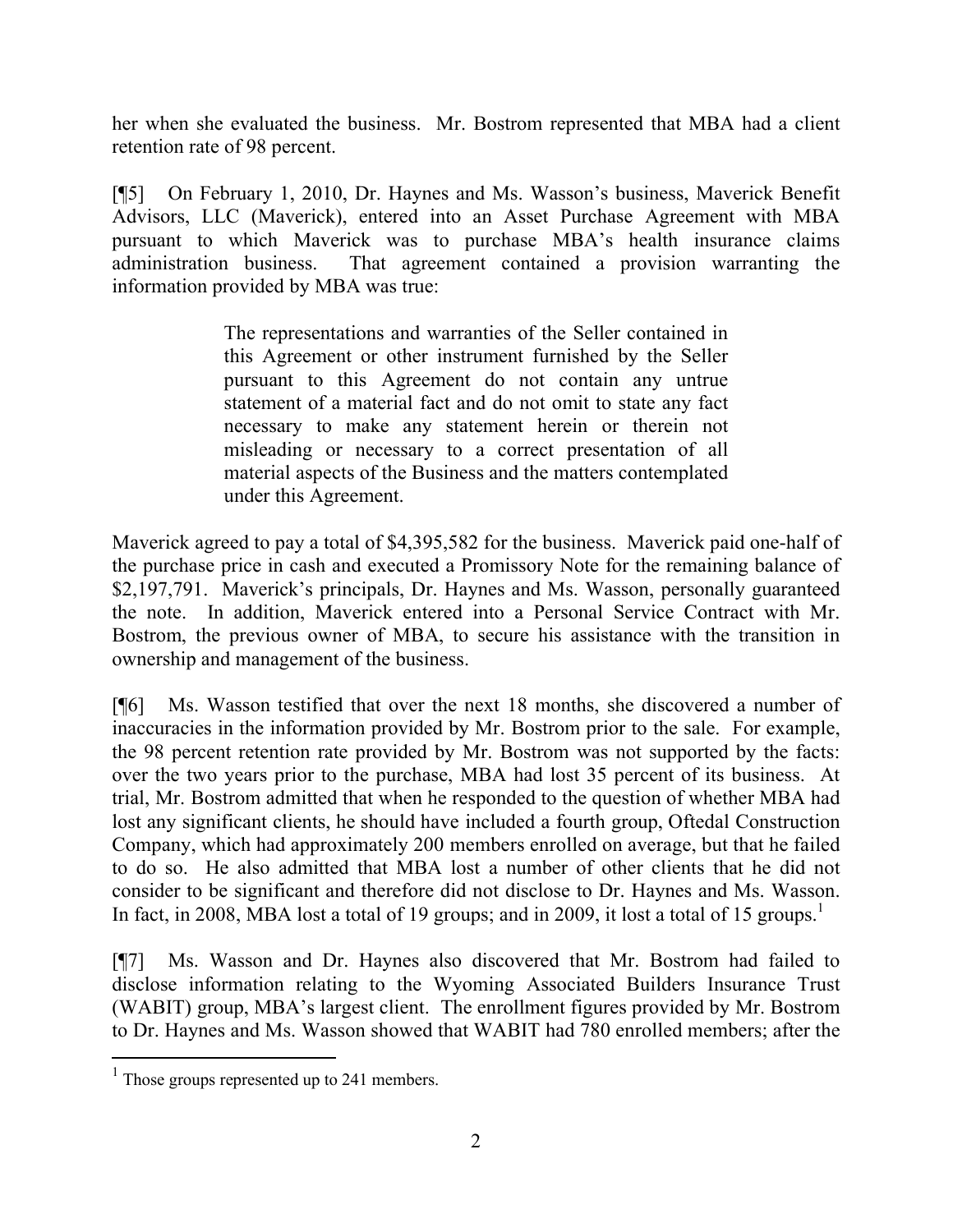purchase, they learned that WABIT's enrollment had steadily declined from July of 2009 through closing on the sale of MBA to 300-350 members, roughly half of what had been represented. In addition, in July of 2009, MBA advanced \$84,241 to WABIT because WABIT did not have enough money to cover pending claims. MBA made a second advance to WABIT in November of 2009 in the amount of  $$73,000$ <sup>2</sup> Also in November, Mr. Bostrom learned that WABIT had lost a lawsuit and its checking account was being garnished to pay attorney fees. Mr. Bostrom admitted that he did not disclose WABIT's declining enrollment, the money MBA had advanced to WABIT, or WABIT's legal and financial trouble to Dr. Haynes and Ms. Wasson.

[¶8] In August of 2009, MBA's net income was approximately \$40,000 per month. Maverick purchased MBA in February of 2010. By the end of 2010, its net income was \$5,000 per month. Maverick stopped making payments on the Promissory Note after August of 2011 and filed this lawsuit against Mr. Bostrom; Bostrom Enterprises, LLC; and Mountain States Review, Inc. (hereinafter collectively referred to as Mountain States), seeking damages but not rescission. Mountain States counterclaimed on the Promissory Note and brought a third-party complaint against Maverick, MBA, Dr. Haynes, and Ms. Wasson (hereinafter collectively referred to as Maverick) on the Personal Guaranty. Maverick asserted an affirmative defense that Mr. Bostrom was the first to breach the contract and Maverick is therefore excused from performing its contractual duties.

[¶9] At trial, after Maverick rested its case, Mountain States moved for judgment as a matter of law on all of the pending claims. The district court granted the motion, ruling that Maverick had not proven damages:

> I think the jury just would have no way of computing damages in this case for any of those claims so based on the lack of evidence from which the jury could with some certainty compute damages and the law is clear that a jury may not speculate or guess as to damages, those claims have to fail because of the fact that even if the jury were to find those breaches they would be unable to award any damages.

The district court also granted the motion with respect to Mountain States' claims on the Promissory Note and the Personal Guaranty and ruled that Maverick's first-to-breach affirmative defense could not be presented to the jury. The court entered judgment for the balance of the note, plus interest, in favor of Mountain States. Maverick timely filed this appeal, raising only the issue of its ability to assert its affirmative defense.

 $2$  Mr. Bostrom testified that the first advance in the amount of \$84,241 had been paid back. There is nothing in the record indicating whether the second advance was ever repaid by WABIT.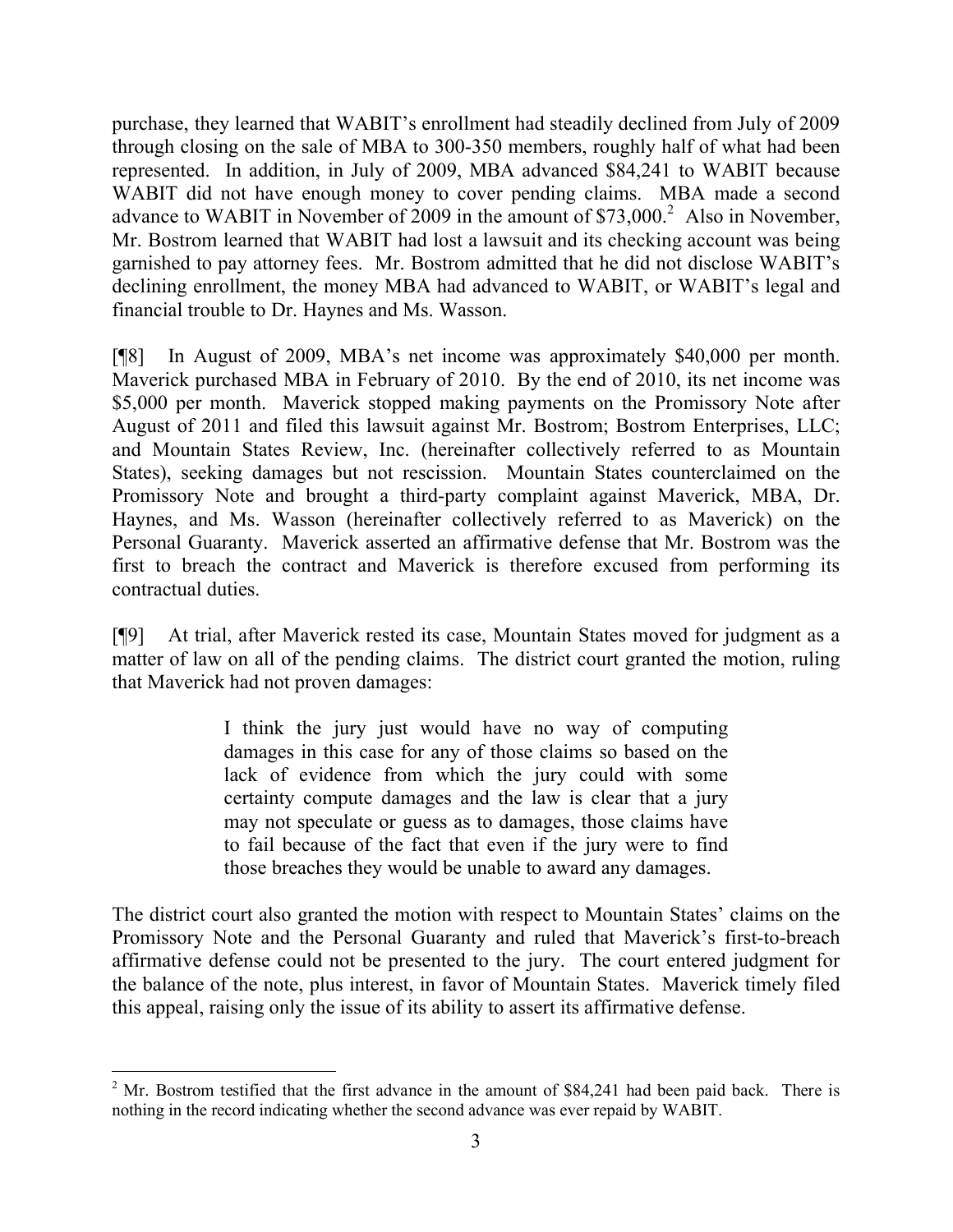#### *STANDARD OF REVIEW*

[¶10] Judgment as a matter of law is permitted when "a party has been fully heard on an issue" and the "court finds that a reasonable jury would not have a legally sufficient evidentiary basis to find for the party on that issue." W.R.C.P.  $50(a)(1)$ . We review district court decisions granting judgment as a matter of law de novo. *Witherspoon v. Teton Laser Ctr., LLC*, 2007 WY 3, ¶ 8, 149 P.3d 715, 723 (Wyo. 2007).

> Under our de novo standard, we undertake a full review of the record without giving deference to the trial court's views. *Wyoming Medical Center, Inc. v. Murray*, 2001 WY 63, ¶ 7, 27 P.3d 266, ¶ 7 (Wyo. 2001). The test is whether the evidence is such that, without the witnesses' credibility being weighed or the weight of the evidence otherwise being considered, there can be but one conclusion as to the verdict that reasonable persons could have reached. *Id.* We view the evidence in the light most favorable to the nonmoving party and give that party the benefit of all the reasonable inferences which may be drawn from the evidence. *Id.* When the facts presented permit the drawing of more than one inference, it is for the jury to choose which will be used. *Id.* "If the inferences favorable to the movant are subject to doubt, or if parallel inferences can be drawn, the motion appropriately is denied." *Id.*

*Witherspoon*, 2007 WY 3, ¶ 8, 149 P.3d at 723 (citing *Worman v. Carver*, 2004 WY 38, ¶ 9, 87 P.3d 1246, 1249 (Wyo. 2004)).

#### *DISCUSSION*

### *I. May Maverick assert the first-to-breach affirmative defense on Mountain States' breach-of-contract counterclaim?*

[¶11] The sole issue presented by Maverick for review is whether the district court erred in preventing it from asserting the first-to-breach affirmative defense. Maverick argues that the district court's finding that it did not prove damages on its original claims has no bearing upon the legal question of whether it can assert the first-to-breach affirmative defense against Mountain States' counterclaim, and that the district court erred when it concluded that the defense was unavailable. Mountain States contends that the assertion of the first-to-breach defense in this instance would mean that Maverick is both affirming the contract by continuing to operate MBA and disaffirming the contract by avoiding its duties thereunder, which the law does not permit.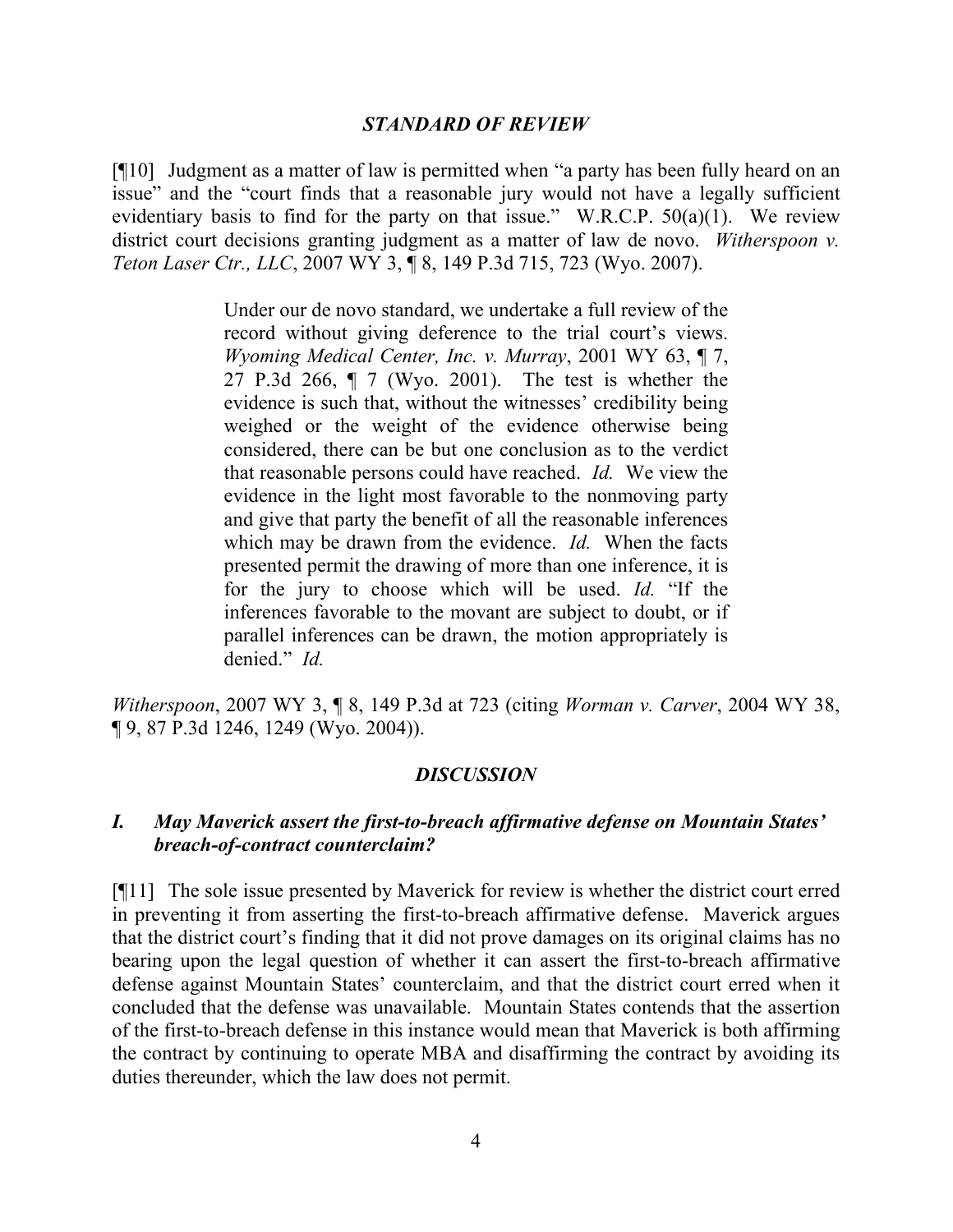[¶12] The posture of this case limits this Court's options because Maverick seeks review only of its ability to assert the first-to-breach defense and not the question of whether it proved damages.<sup>3</sup> It seems that both parties are asking for the same thing: to gain the benefit of the contract without having to fully satisfy their burdens. Maverick seeks to continue the business of MBA, without having to pay the outstanding balance due on the note. Mountain States claims that it is due the entire outstanding balance on the note despite the fact that, taking the facts in the light most favorable to Maverick as we are required to do on review of a Rule 50 judgment, the assets and clients delivered to Maverick were not what Mountain States contracted to sell.

[¶13] In ruling that Maverick could not assert its first-to-breach affirmative defense, the district court reasoned the assertion of the defense would excuse Maverick from paying the balance due on the Promissory Note and that in effect would be awarding damages in the amount of the full price of the contract less what had already been paid. However, because it had already ruled that Maverick had not proven damages, the district court could not allow Maverick to assert the first-to-breach defense and obtain damages in this "indirect or backdoor way." This approach is erroneous. Indeed, the parties have provided no authority and we have found none to support the notion that a party seeking to assert the first-to-breach defense must prove damages to maintain that defense. However, we may affirm a district court's ruling on any basis appearing in the record, even if reasons articulated in the district court's ruling are incorrect. *JLK v. MAB*, 2016 WY 73, ¶ 15, 375 P.3d 1108, 1112 (Wyo. 2016); *Redland v. Redland*, 2015 WY 31, ¶ 17, 346 P.3d 857, 866 (Wyo. 2015); *Armstrong v. Hrabal*, 2004 WY 39, ¶ 56, 87 P.3d 1226, 1244 (Wyo. 2004); *Walker v. Karpan*, 726 P.2d 82, 89 (Wyo. 1986).

[¶14] We begin our analysis with an examination of the first-to-breach affirmative  $\det^4$  The rule provides that a party cannot claim the benefit of a contract that it was the first to materially breach. *White v. Empire Express, Inc.*, 395 S.W.3d 696, 715-16

<sup>&</sup>lt;sup>3</sup> In its brief, Maverick states that it "do[es] not challenge [the finding that it did not present sufficient evidence upon which a jury could determine damages] or the decision based on the finding."

 $4$  Rule 8(c) of the Wyoming Rules of Civil Procedure governs the assertion of affirmative defenses. It states:

*Affirmative defenses*. – In pleading to a preceding pleading, a party shall set forth affirmatively accord and satisfaction, arbitration and award, assumption of risk, contributory negligence, discharge in bankruptcy, duress, estoppels, failure of consideration, fraud, illegality, injury by fellow servant, laches, license, payment, release, res judicata, statute of frauds, statute of limitations, waiver, and any other matter constituting avoidance or affirmative defense. When a party has mistakenly designated a defense as a counterclaim or a counterclaim as a defense, the court on terms, if justice so requires, shall treat the pleading as if there had been a proper designation.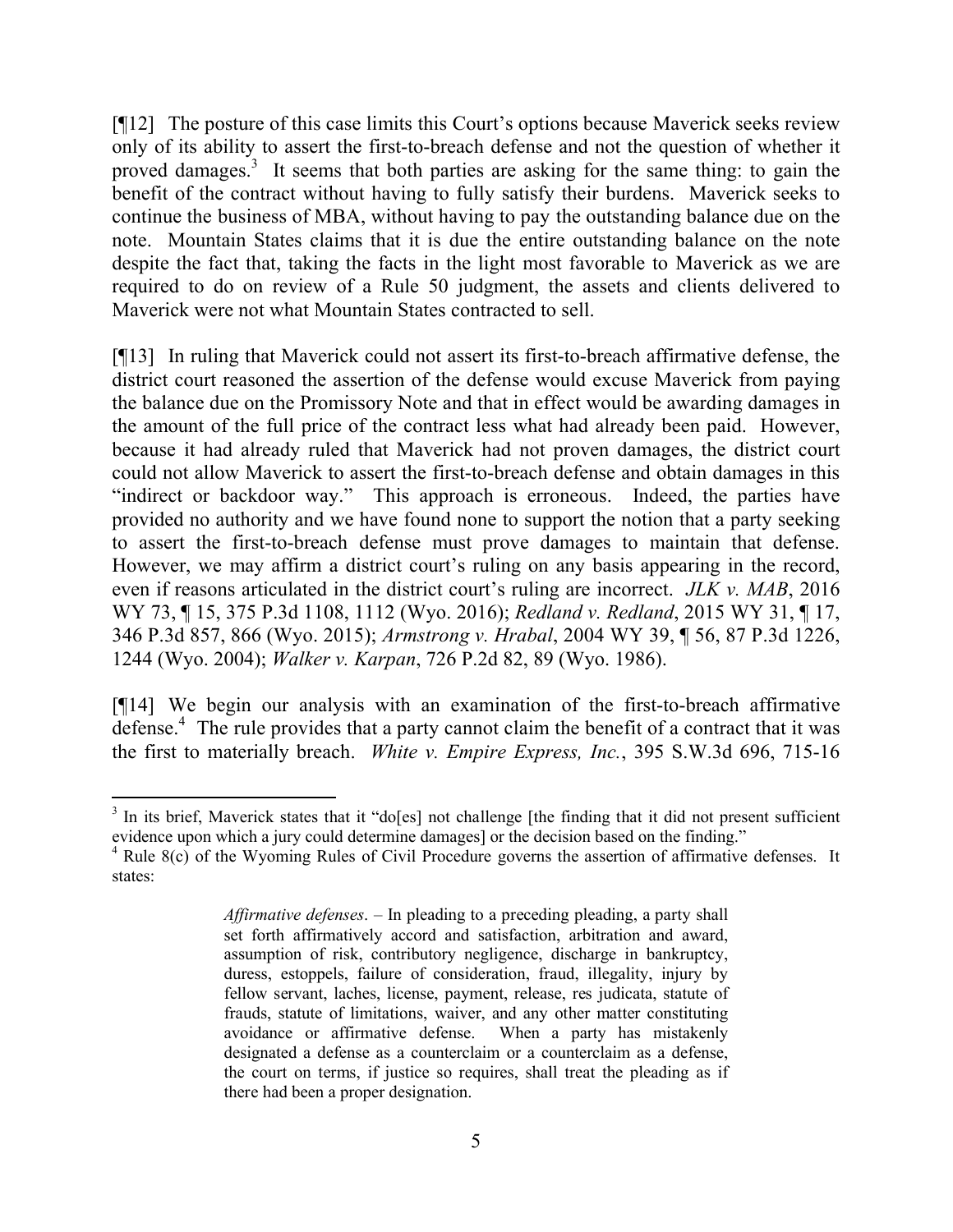(Tenn. Ct. App. 2012); *Kinstler v. RTB South Greeley, Ltd. LLC*, 2007 WY 98, ¶ 7, 160 P.3d 1125, 1127 (Wyo. 2007) ("one party's material breach may excuse the other party's performance under that agreement").

[¶15] The party asserting the affirmative defense bears the burden of proof. To establish the first-to-breach affirmative defense, the party asserting the defense must show that the other party breached first and that the breach was material. *The Ray Malloly Trust v. Juhl*, 2004 WL 1375542 \*3 (Tex. Ct. App. 2004); *George K. Baum Properties, Inc. v. Columbian Nat'l Title Ins. Co.*, 763 S.W.2d 194, 203 (Mo. Ct. App. 1998); *see also Pitts & Collard, L.L.P. v. Schechter*, 369 S.W.3d 301, 316 (Tex. Ct. App. 2011) (finding evidence sufficient to support verdict that plaintiff was first to breach). Generally, the question of whether a party first breached is a question of fact to be determined by the factfinder. *Clean Uniform Co. St. Louis v. Magic Touch Cleaning, Inc.*, 300 S.W.3d 602, 612 (Mo. Ct. App. 2009); 17A Am. Jur. 2d *Contracts* § 684 (2004). For the purposes of this analysis, and because we examine the facts in the light most favorable to Maverick, we will assume that Mountain States breached the contract by failing to disclose the loss of certain members and accounts and that this breach was material.

[¶16] However, even where there has been a prior material breach, courts have held that a party may lose its right to assert the first-to-breach rule if it accepts the benefits of the contract with knowledge of the breach. *See White*, 395 S.W.3d at 716; *Avila v. CitiMortgage, Inc.*, 801 F.3d 777, 787 (7th Cir. 2015); *Madden Phillips Constr., Inc. v. GGAT Dev. Corp.*, 315 S.W.3d 800, 813 (Tenn. Ct. App. 2009); *see also* Restatement (Second) of Contracts  $\S$  246 (1981, database updated 2016). As one commentator has explained:

> When there has been a material failure of performance by one party to a contract, so that a condition precedent to the duty of the other party's performance has not occurred, the latter party has the choice to continue to perform under the contract or to cease to perform and conduct indicating an intention to continue the contract in effect will constitute a conclusive election, in effect waiving the right to assert that the breach discharged any obligation to perform. *In other words, the general rule that one party's uncured, material failure of performance will suspend or discharge the other party's duty to perform does not apply when the latter party, with knowledge of the facts, either performs or indicates a willingness to do so, despite the breach, or insists that the defaulting party continue to render future performance.*

14 Samuel Williston, Treatise on the Law of Contracts § 43:15, at 677-78 (Richard A. Lord ed., 4th ed. 2013) (emphasis added); *see also* 17A Am. Jur. 2d, *Contracts* § 715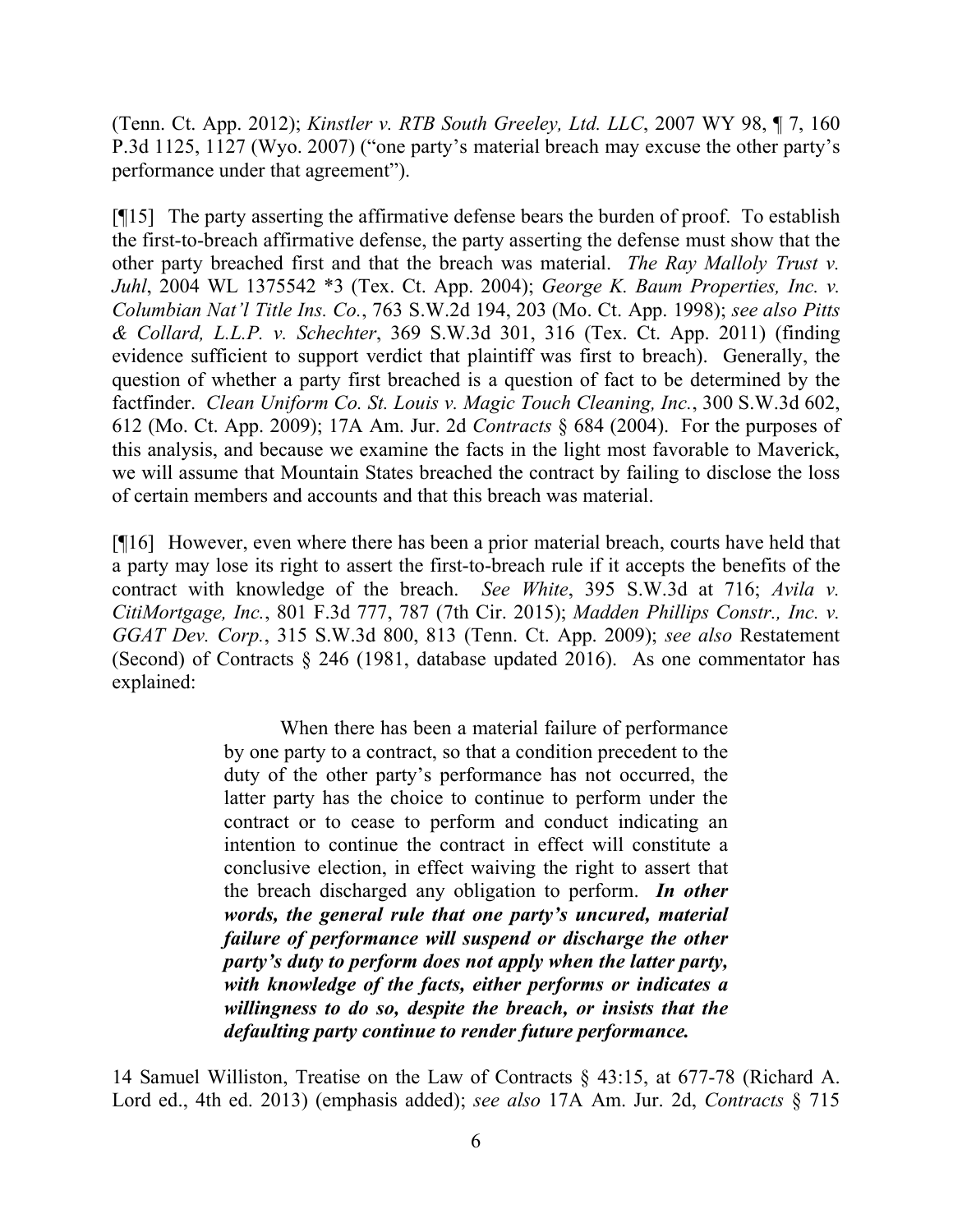(2004) ("An election by a party to perform notwithstanding a breach, and thus waiving the breach, is conclusive in the sense of depriving that party of any excuse for ceasing performance, with the result that the party at fault may require that the other party perform."). Thus, when one party to a contract materially breaches the contract, the nonbreaching party has two options: it may continue the contract -- retain its economic benefits and sue for damages, or it may repudiate the agreement -- suspend performance under the contract and sue for damages. Restatement (Second) of Contracts § 246, cmt. a-c, illus. 1-3. If the party elects to continue with the contract, it cannot later suspend performance and then claim that it had no duty to perform based upon the first material breach. That defense is waived when the party elects to continue performance of the contract.

[¶17] *Fryer v. Campbell*, 48 Wyo. 122, 43 P.2d 994 (1935) illustrates this principle. There, the parties entered into a contract for the sale of motion picture show equipment along with the lease of a building. *Id*., 43 P.2d at 994-95. The purchaser sued, claiming that he was induced to make the purchase by certain fraudulent representations made by the defendant/seller. *Id*. at 995. Upon discovering the false representations, the plaintiff continued to operate the business and use the property and then sued, demanding a rescission and the return of his money. *Id.* at 995-96. The defendant argued that if the plaintiff had the right of rescission at one point, he waived it by continuing to use the property. *Id*. at 996.

[¶18] Quoting *Shappirio v. Goldberg*, 192 U.S. 232, 242, 24 S.Ct. 259, 261, 48 L.Ed 419 (1904), we stated:

> That where a party desires to rescind upon the ground of misrepresentation or fraud, he must, upon the discovery of the fraud, announce his purpose and adhere to it. If he continues to treat the property as his own the right of rescission is gone, and the party will be held bound by the contract. In other words, when a party discovers that he has been deceived in a transaction of this character he may resort to an action at law to recover damages, or he may have the transaction set aside in which he has been wronged by the rescission of the contract.

*Fryer*, 43 P.2d at 997 (internal citation omitted). This Court then went on to explain that if the use of the property was "trivial in comparison with the sole subject-matter of the transaction," or "was proper in the care and preservation of the property," or "was during the reasonable time the buyer ha[d] to make his election" and "compensation for the change in conditions can be readily and accurately made," recovery for rescission will still be available. *Id*. (internal citations omitted).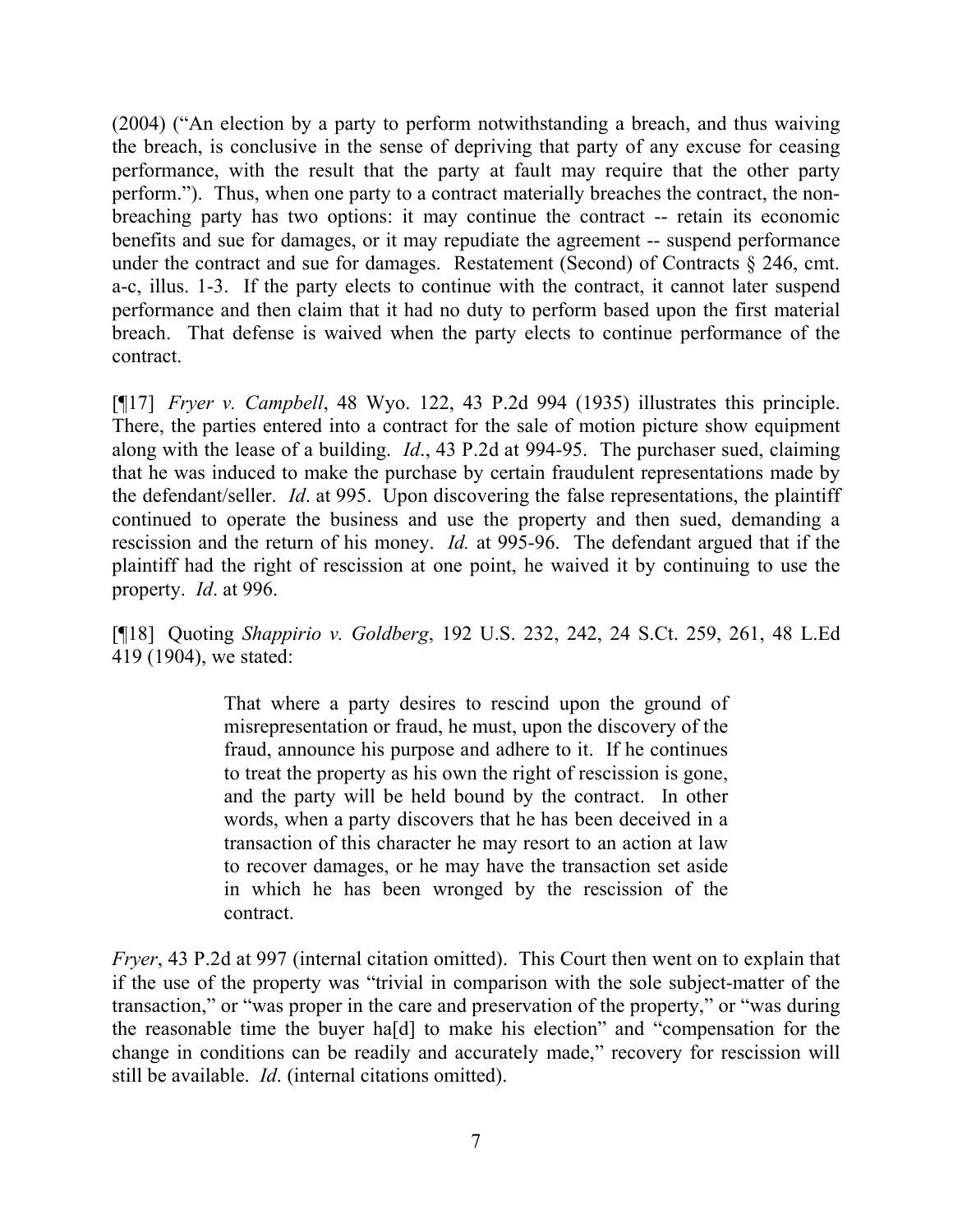[¶19] In *Long v. Huffman*, 557 S.W.2d 911 (Mo. Ct. App. 1977), Long hired Huffman to work in his medical practice. They entered into a two-year employment agreement giving Huffman an option to purchase a 50 percent interest in the clinic upon "approval of the employer," containing a covenant not to compete, and providing that the contract was not assignable. *Id.* at 913. Prior to the commencement of Huffman's employment, Long incorporated his practice. Huffman took up employment with Long under the contract and worked until the completion of its two-year term. *Id*. During his second year of employment, Huffman told Long that he wished to exercise his option to purchase a 50 percent share in the clinic. *Id*. at 914. They entered into negotiations but were never able to reach an agreement. *Id*. After the completion of his two-year term, Huffman left Long's clinic and opened a practice of his own. *Id*. Long sued, seeking an injunction restraining Huffman from violating the non-compete provision of the contract. *Id*. Huffman contended that Long was the first to materially breach the employment contract and, as a result, Huffman did not have to abide by the non-compete provision. *Id*. at 915. Huffman claimed that Long breached the contract when he incorporated the practice, which Huffman contended violated the prohibition against assignment, and when deductions were taken from income for the retirement plan. *Id*. The court concluded that Huffman waived the alleged breaches because he accepted pay from the corporation from his first day of employment and never objected, and because he knew about the retirement plan and acceded to it. *Id.* at 915, 916. "This conduct of acquiescence induced Long to continue to employ, pay and benefit Huffman . . . and now estops him to contradict earlier consent. To deny enforcement of the [non-compete provision] would be to allow a party to benefit from a contract he disaffirms." *Id*. at 915.

[¶20] More recently, in *Edwards v. Allied Home Mortg. Capital Corp.*, 962 So.2d 194, 208 (Ala. 2007), the Alabama Supreme Court affirmed the trial court's judgment as a matter of law on Allied's breach-of-contract claim. There, Edwards had been the branch manager of Allied's mortgage brokerage office in Huntsville from 1997 through 2003 when she was terminated. *Id*. at 198, 201. The terms of her employment were governed by the branch operating/employment agreement. That agreement specified: "All monies received by [Edwards] for [Allied] . . . shall be made payable to [Allied] and received in trust by [Edwards] . . . and delivered immediately to [Allied]. [Edwards] shall open no bank accounts in [Allied's] name." *Id*. at 199. Among other things, Edwards began retaining checks that were payable to Allied and deposited those checks into an account she opened in the name of "Vicki W. Edwards D/B/A Allied Mortgage Capital Corporation." *Id*. at 200. After learning of the account, Allied sued Edwards seeking damages for violation of their agreement. *Id*. at 201. Edwards' defense to Allied's breach-of-contract claim was that Allied breached first (by underpaying her during the course of their relationship) and as a result could not enforce the agreement against her. *Id.* at 206. The court rejected that defense, holding:

> Edwards continued the agreement and received its financial benefits for approximately four years after she learned of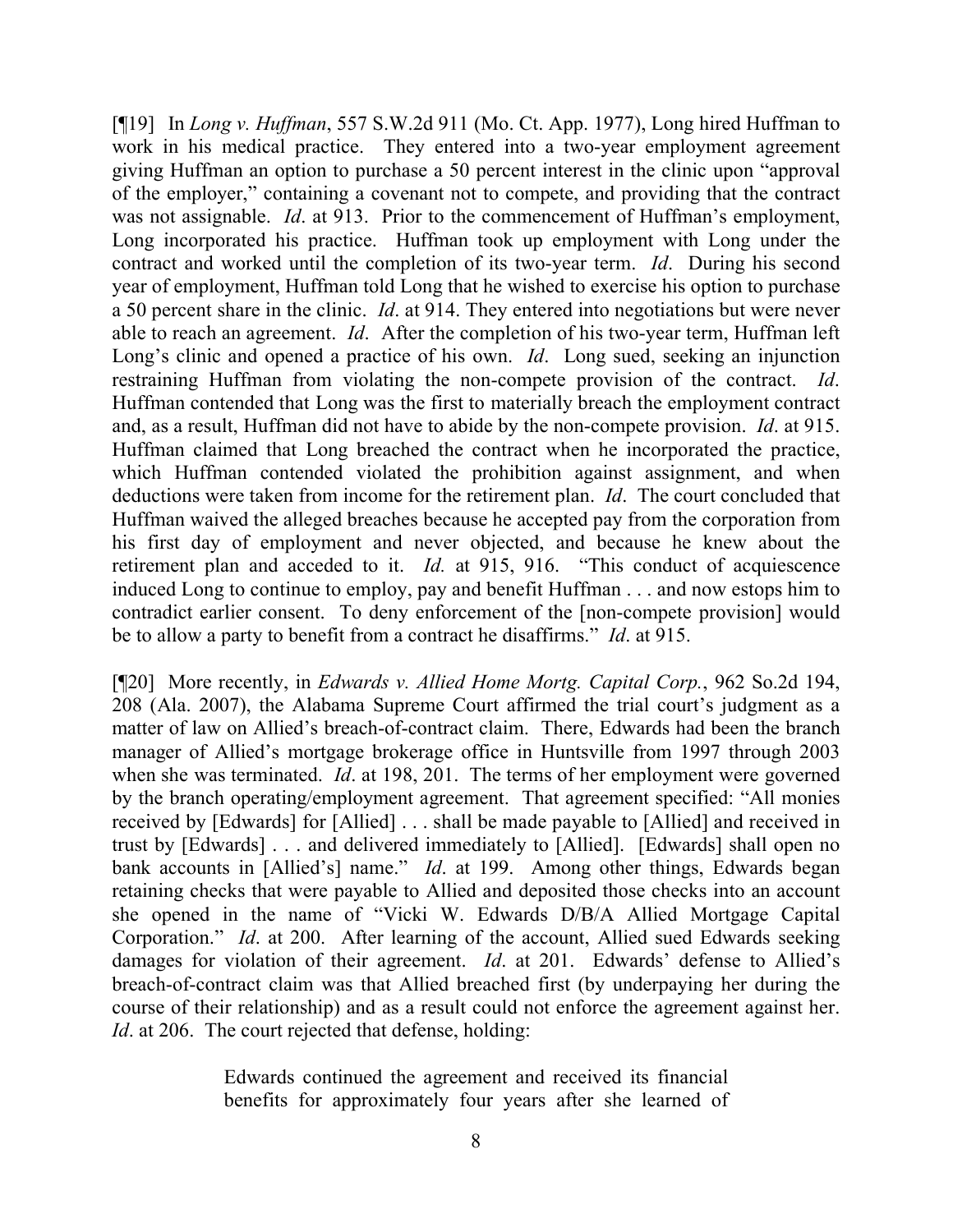Allied's purported nonperformance. Having made that election, Edwards was not excused from performing her own obligations under the agreement. *See Restatement* § 246. The evidence is undisputed that, following Allied's purported breach, Edwards did not send all closing checks to Allied, failed to hold Allied's funds "in trust," opened a bank account in Allied's name, and directly paid branch-operating expenses from her d/b/a/ account. Edwards'[] argument that Allied "breached first" did not excuse her nonperformance where, as here, she accepted the benefits of the agreement with knowledge of Allied's alleged breach.

*Id.* at 208.<sup>5</sup>

[¶21] Turning to the facts in the case before us, it is Maverick's conduct which is dispositive. There is no evidence in the record manifesting its intent to do anything other than continue with the contract. Ms. Wasson testified that they learned that they had been provided inaccurate information beginning with WABIT and that the extent of the inaccuracies "unfolded over 18 months." During that time, they continued to perform under the contract and to operate MBA. When Dr. Haynes was questioned about whether he confronted Mr. Bostrom after he first learned that WABIT was "bleeding numbers," he responded:

> A. [Dr. Haynes:] I wouldn't say, "confront." I'm sure we had a discussion, but not a confrontation. It's early on and it was clear to me, especially with [Ms. Wasson's] experience, that we needed [Mr. Bostrom] to do what we needed [Mr. Bostrom] to do, which is be a liason between us and the book of business and to keep a smooth transition in progress. Not any ripples.

. . . .

<sup>&</sup>lt;sup>5</sup> Edwards had also filed a breach of contract counterclaim against Allied. Allied argued that Edwards had waived its breach for the same reasons she could not assert the first-to-breach defense -- she continued to accept the benefits of the agreement after learning of Allied's purported breach. *Id*. at 208- 09. The court disagreed, implicitly distinguishing between a waiver, an "intentional relinquishment of a known right," and the acceptance of benefits of a contract with knowledge of the other party's breach. *Id.* at 208. The court relied upon Edwards' testimony that during the term of the agreement "she orally complained on dozens of occasions to different representatives of Allied about its mismanagement of the branch account." *Id*. at 209. The court concluded that whether Edwards had waived Allied's breach was a factual question that must be addressed by a jury and that Allied was not entitled to a judgment as a matter of law on that question. *Id*.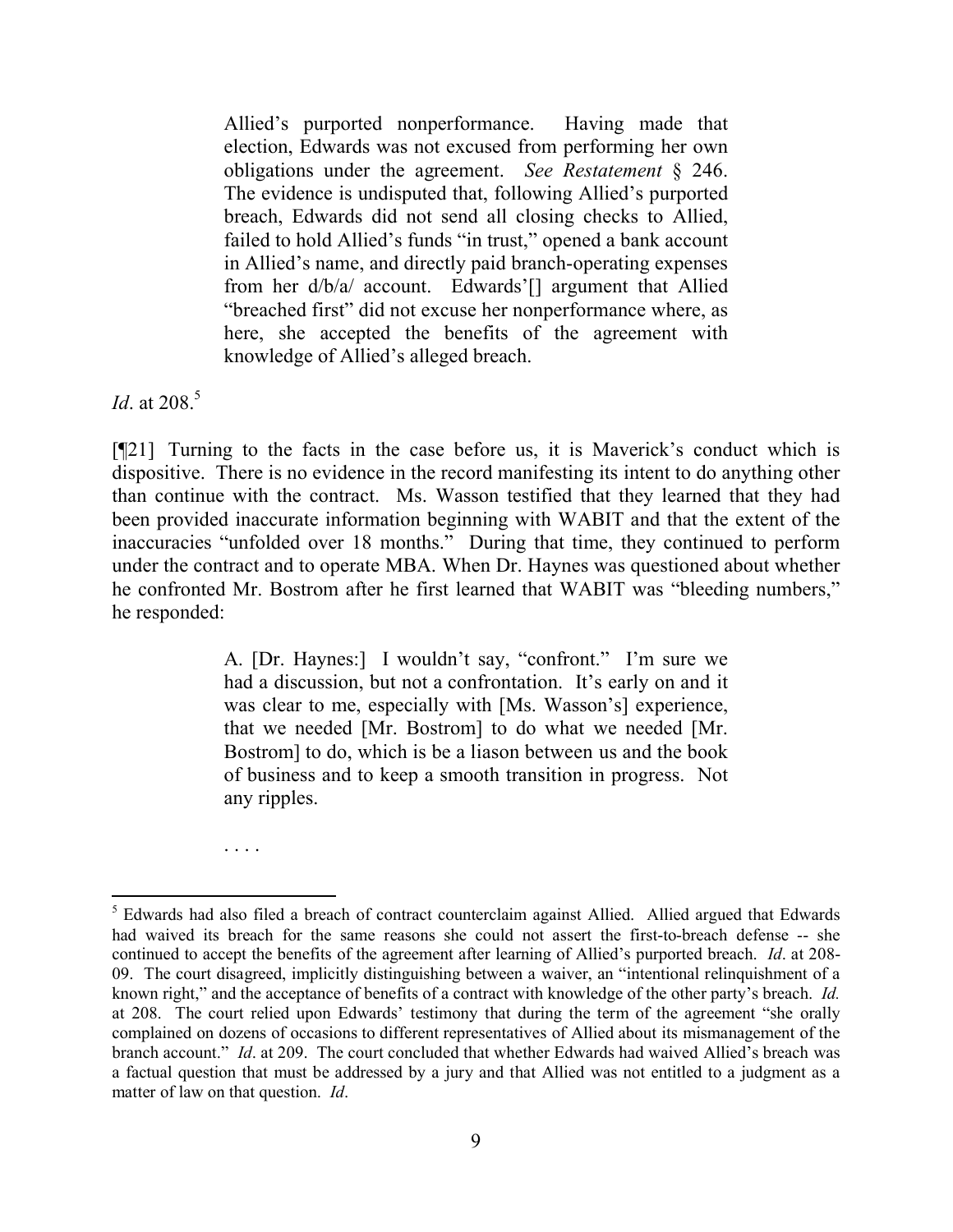Q. [H. Bailey:] All right. So you were trying to make the best of a bad situation?

A. You have to. Yes. You have to.

Q. Okay. Any other reason why you didn't confront Mr. Bostrom and say, "Hey," you know, "what's the deal?"

A. Well, I'm sure I mentioned it and we had a discussion about it, but nothing that comes to mind about the discussion. In other words, it wasn't heated. It was "What is going on with these guys?" Well, a myriad of problems. You know, obviously, I could have asked "Well, why didn't you tell us that?" Well, it's a little late for that. We have to make this work now.

Ms. Wasson testified in the same vein. There came a time when Dr. Haynes and Ms. Wasson discovered that Mr. Bostrom had taken \$85,000 without permission. Ms. Wasson was questioned about this:

Q. [Mr. Miller:] And you didn't demand it back?

A. [Ms. Wasson:] We asked him about it at that time and then he got his attorney involved and we wrote letters and [Dr. Haynes] and I discussed how to handle it and decided we needed [Mr. Bostrom] to help us with the business at that point. We didn't want to rock the boat. We knew at some point down the road we could address it and get repayment.

. . . .

We wanted [Mr. Bostrom] to stay and pave our way with the existing client base, introduce us, make it a smooth transition. So no, we weren't willing to go to battle over that at that point.

Q. Okay. You waited for a year and a half; right?

A. Yes. We waited until we were at the end of the rope.

[¶22] Taking all of the evidence in the light most favorable to Maverick and giving Maverick the benefit of all the reasonable inferences which may be drawn from the evidence, we cannot conclude that it demonstrated any intent other than continuing with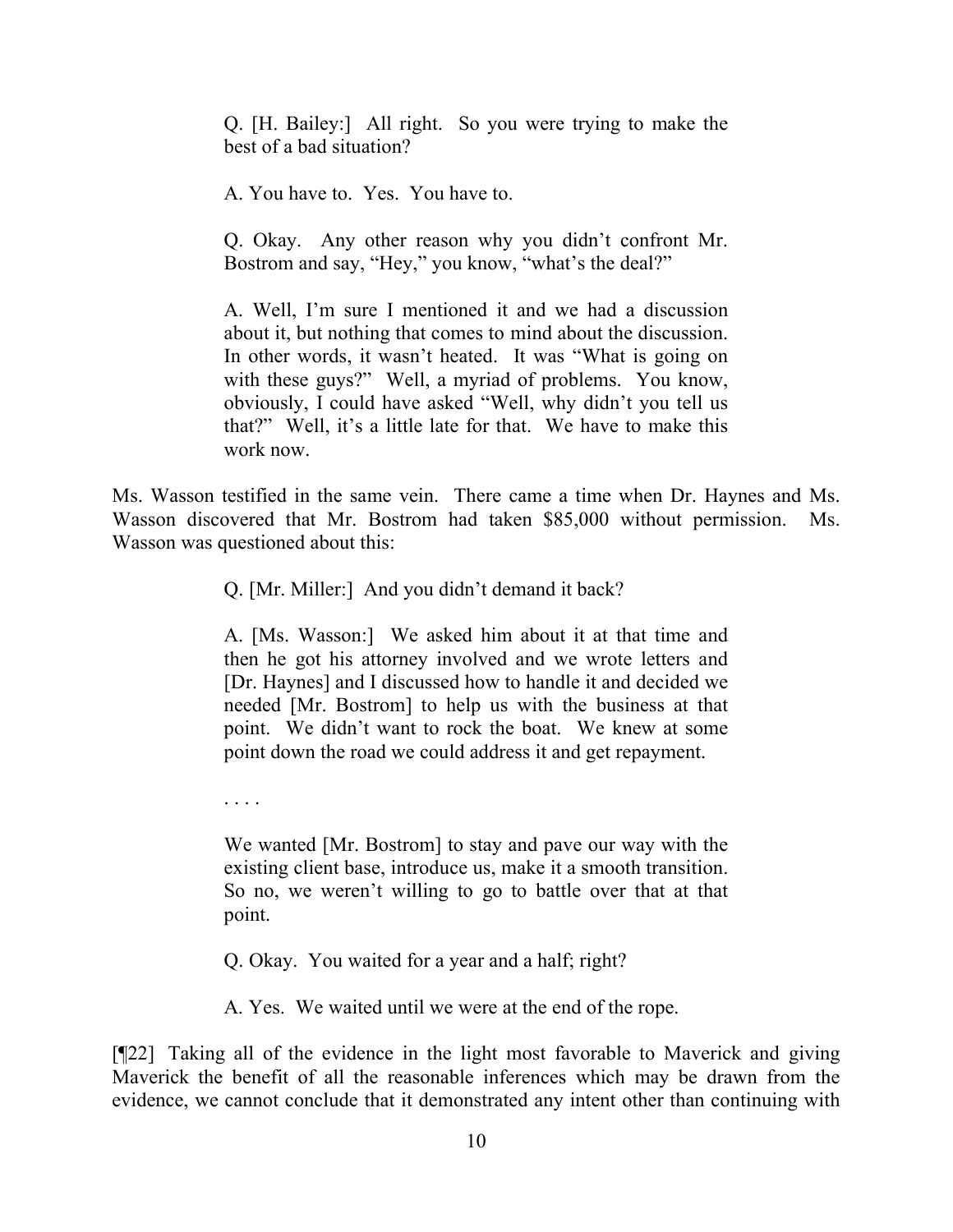the contract once it knew about Mountain States' breach. In fact, it continued to perform its obligations under the contract from February 2010 through August of 2011. Having made the election to continue after learning of Mountain States' alleged misrepresentations, it was not excused from performing its own obligations under the agreement.<sup>6</sup>

[¶23] Although in some circumstances the acceptance of contractual benefits will not constitute a waiver of the first material breach bar to recovery, they are not present here. *See Fryer*, 43 P.2d at 997. For example, "efforts on the part of an innocent party to persuade the promisor, who repudiates his agreement, to reject the repudiation and proceed honorably" that are ultimately unsuccessful have been held not to be a waiver of a first-to-breach defense. *White*, 395 S.W.3d at 716 (citations omitted). Further, where a party to a contract fails to assert the other party's breach because they are fraudulently induced to continue with the contract, that party will not be prevented from asserting that the other party was the first to breach. *Id*.; *see also Madden Phillips Constr.*, 315 S.W.3d at 816.

[¶24] There is no evidence in the record that would indicate Maverick's continuance with the contract was a "temporary decision to withhold termination" of the contract or that it was fraudulently induced to continue with the contract. The evidence is undisputed that Maverick continued to operate the business for 18 months; the testimony of Dr. Haynes and Ms. Wasson illustrates that their intent was to continue operating the business, even as they discovered Mr. Bostrom's misrepresentations; and there is no evidence that Dr. Haynes or Ms. Wasson indicated to Mountain States that they had any intent other than to continue to operate the business. Thus, Maverick's acceptance of contractual benefits after learning of Mountain States' alleged breach prevents it from asserting a prior breach as a defense to Mountain States' breach-of-contract claim.

# **II.** *Does Mountain States have a contractual right to attorney fees on appeal?*

[¶25] Mountain States takes the position that it has a contractual right to reasonable costs and attorney fees on appeal based upon language contained in the Promissory Note and Personal Guaranty.

[¶26] We have held that "[a] party is entitled to recover attorney fees if expressly provided by statute or contract. 'Where a contract allows the award of attorney's fees, that includes fees incurred on appeal.'" *Lokey v. Irwin*, 2016 WY 50, ¶ 15, 374 P.3d 311, 316 (Wyo. 2016) (quoting *Kinstler*, 2007 WY 98, ¶ 13, 160 P.3d at 1129).

<sup>&</sup>lt;sup>6</sup> This election however did not prohibit Maverick from seeking damages on Mountain States' breach. "[I]f the aggrieved party elects to continue the contract, the obligations of both parties remain in force and the injured party retains only a claim for damages for partial breach." 17A Am. Jur. 2d § 705 (2004).